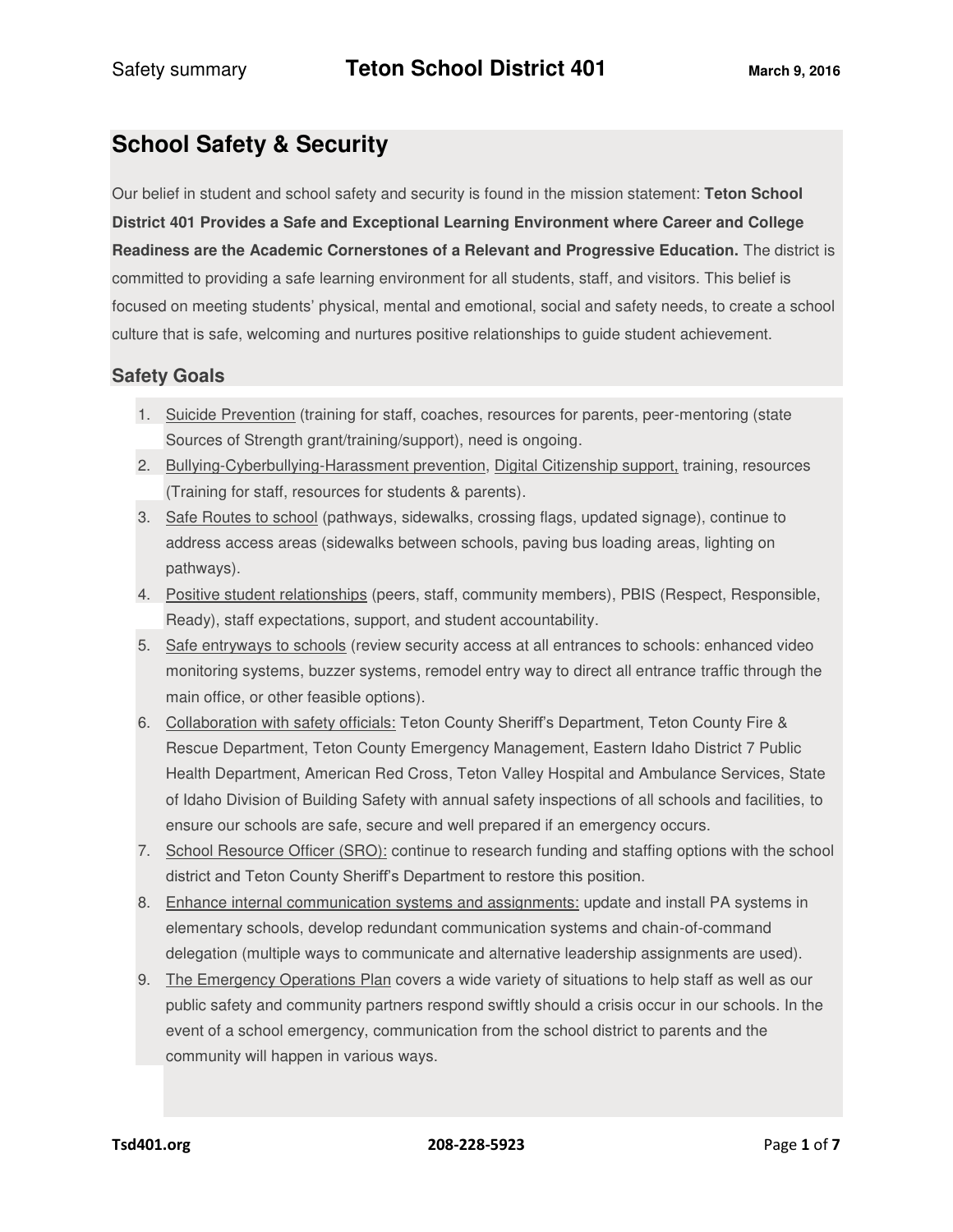**Emergency Notification systems:** 

- Tune into the local television and radio stations for news alerts (Local News 8 TV, Q102 radio)
- **Check** your **e-mail** or cell phone if you are subscribed to **Text Wire (text messaging: txtwire.com)**
- **Teton County Idaho uses the Code Red reverse 911 system, this may be utilized when needed (to subscribe, go to: [www.tetoncountysheriff.com,](http://www.tetoncountysheriff.com/) select the Code Red icon**
- **Visit the website for Teton School District 401 homepage (tsd401.org)**
- **Check the district Facebook page (Teton School District 401)**

The information included on this page provides an overview of the many **safety measures** that Teton School District 401 has implemented and that can serve as a guide for parents, students, and staff should there be a school emergency or if schools are closed/cancelled due to inclement weather. Please report any safety concerns you may have to your school principal, or complete the anonymous tips survey posted on the district homepage

**(Anonymous Tip Form: to submit anonymous information about any safety concern.** Specific information about safety drills, evacuation sites and direct contact information is sent home each school year to parents.

# **Safety Measures in Our Schools**

Students and families – take comfort in knowing that the safety measures in place through TSD401 are extensive. The District has a Safety Committee that includes administration, teachers, parents and local safety officials. The committee works diligently to ensure that the system-wide emergency plan is current and that all staff members are prepared to respond to a wide variety of school emergencies. In addition, each of our schools have school-specific safety procedures in place to provide a safe learning environment for our students.

The following are "District" level initiatives. If you have questions or comments about procedures specific to your school, please contact the building principal at your school.

- **Law enforcement support of schools** (monitoring school zones throughout the school day)
- **Deputy Drop-Ins -** Due to heightened awareness around our nation regarding school safety, our local law enforcement provides drop-in visits by other uniformed officers during the school day as much as possible.
- **Canine Detection –** At various times during the school year, schools will be randomly selected for a canine detection team, to sweep the school and outside areas, including parking lots, to detect any illegal drugs, medication, gunpowder, firearms and alcohol. These visits support our schools to conduct searches of school lockers, vehicles, and common areas.
- **WeTip Anonymous Reporting Line** as the middle school and high school serve students from Alta, Wyoming, we have been eligible to participate in the Wyoming State school safety support program, known as We Tip. The We Tip hotline to students and their families. The We Tip hotline at **1-800-78-CRIME** may be used by anyone to anonymously report crimes that have been committed at any of our schools or in our community. While students are always encouraged to talk with an adult at the school, students are sometimes reluctant to report crime information. We Tip provides an alternative for students and families who wish to give information and remain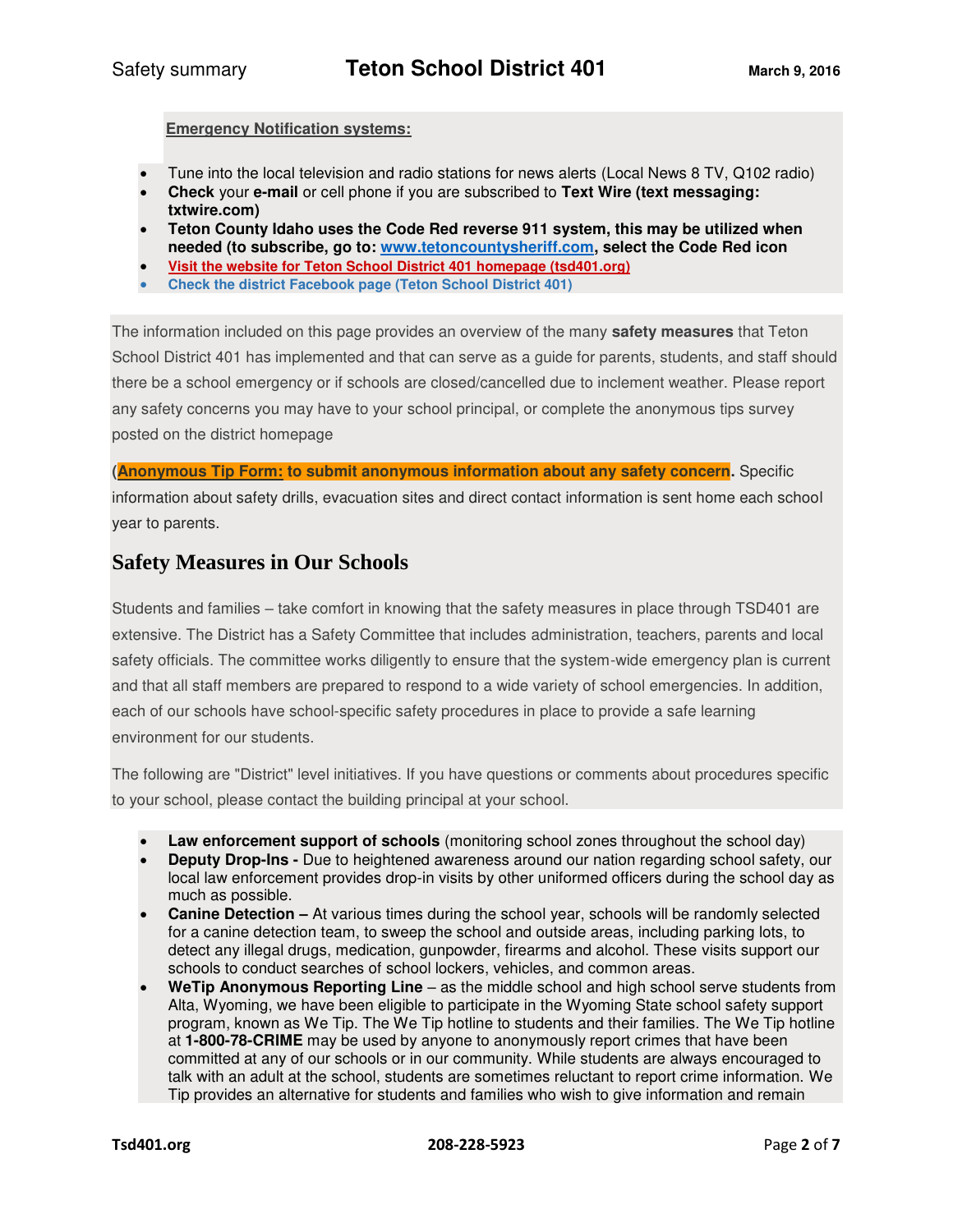anonymous. We Tip hotlines are answered by tip operators 24 hours a day, 365 days a year. Calls are taken on all crimes affecting schools and the surrounding communities. All calls are anonymous, not just confidential. The operator asks a series of questions, designed by law enforcement, to obtain the maximum amount of information about the reported crime. After the information is taken, a code name and number are assigned to the informant. The We Tip operator takes the information and passes it on to the school district officials, who will conduct their own investigation. Additional information is available on We Tip's

website: [www.wetip.com](http://www.wetip.com/) anyone who has information about illegal activity at any school can call We Tip at **1-800-78-CRIME** or submit a tip at [www.wetip.com](http://www.wetip.com/).

- **Video security camera systems**  video security camera systems have been in place in all schools for many years. These systems help deter unsafe activity while monitoring and providing video evidence when needed in various situations. Cameras are installed in the open areas of the schools, such as: entrances, hallways, and gymnasium, cafeteria, parking lots, and library, computer labs (they are not installed in the locker rooms or restroom areas).
- **School Bus safety**: specific policies, procedures and rules are in place for all school buses in the school district. Bus drivers are required to meet training and safety procedure protocols each school year, including practicing evacuation drills with students on each bus route. State safety inspections are completed every school year, where maintenance reports, on-site observations, bus driver reviews and mechanic inspections are documented and shared with supervisors and administration.

#### **For emergencies and immediate safety concerns, call 911**.

#### **Emergency Procedures:**

- **Safety Drills -** We have emergency procedures for every building, including specific procedures for intruders in the building. With support and guidance from the Sheriff's department we practice these procedures throughout the school year. School administration conducts teacher training regarding emergency procedures. Printed copies of the emergency procedures are kept in every classroom and they are reviewed and updated frequently by the District Safety Committee. These safety drills include **fire-drills, lock-downs, evacuations** and earthquake drills. Specific details about evacuation sites and school safety procedures are sent home with each student at the beginning of the school year.
- **Safety exercises: "**Safety exercises" are conducted with our staff and community partners to plan for emergency contingencies that require a response by first responders. For example, we may have conducted safety exercises at an elementary school with an earthquake scenario, the middle school with a crashed airplane, and the high school for an active-shooter scenario. Local law enforcement and other emergency services personnel participate with our school staff in these important safety exercises. The Teton County Local Emergency Planning Committee (LEPC), serves as a partner with the school district in these exercises.
- **Safety Committee -** We have an established District Safety Committee. The purpose of the committee is to review our processes and procedures and recommend changes. The committee is comprised of school administration, local law enforcement, and county emergency response personnel. The committee makes recommendations based on current research related to school safety and emergency procedures. (The committee consults with both local and national experts regarding school safety.) All concerns regarding school safety procedures, from school staff, parents, or members of the community, are routed to this committee for discussion and possible recommended changes. The safety committee also addresses immediate versus future needs, costs of upgrading based on perceived needs in security, and balancing the atmosphere of a welcoming school versus more of a closed, locked down environment. This work is ongoing and strives to learn from research and best practices in Idaho and nationally.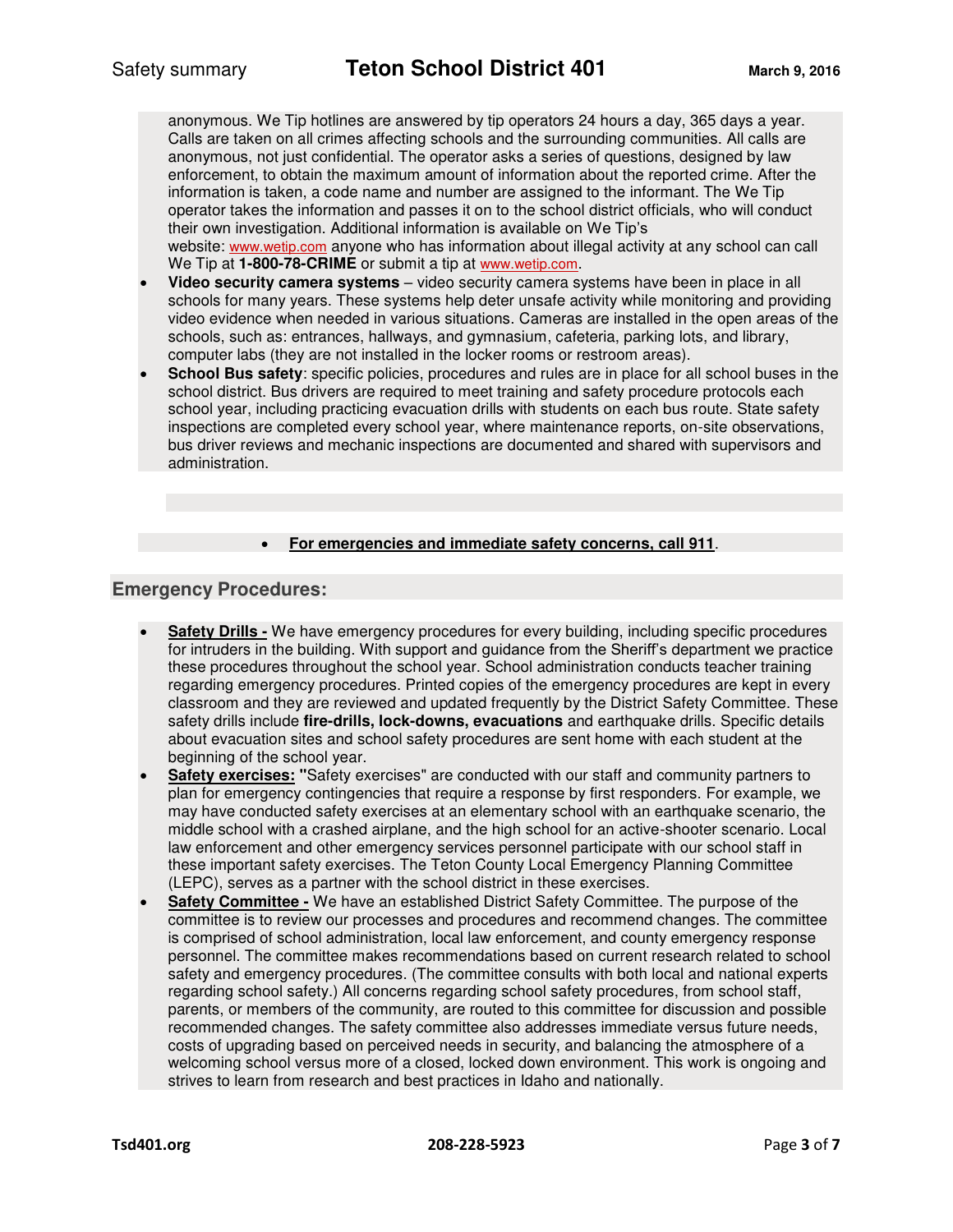- **Safety Reviews -** Safety reviews have been conducted for every school building. A safety review is a process that examines issues such as: school access, environmental hazards and communication systems. This is done locally and with state and regional officials. Each school is inspected annually by the Idaho Division of Building Safety.
- **Crisis Response Team -** Our team works to provide calm, well thought out responses to crisis situations that affect District students and staff. Comprised of district counselors, school psychologists, administrators and other trained staff members, the team receives professional development to be able to provide quality, research-based support during tragic events. What constitutes a crisis? There isn't one definition that fits all crisis situations. A crisis could be any of the following and more: the death of a student, the death of a staff member, the death of a community person who had contact with students and/or staff, a catastrophe of nature such as a severe storm etc. that has affected students and/or staff, a local, state, regional, national, or world-wide situation that causes alarm among students and/or staff, serious injury to a student, staff member, or community person who had contact with students and/or staff, and other situations deemed by members of the team to be of crisis nature.

#### **Access to school buildings:**

- **Limited Access -** All of our school buildings have limited access during the school day with specific visitor check in procedures. Visitors are required to check in at the main office or in the main lobby and wear an identification badge while in the building. Our staff are asked to stop and question those who are not wearing a badge and redirect the person to the main office.
- **Engagement of Visitors All district staff are expected to engage visitors and report any** suspicious activity or visitors who are in violation of check-in procedures to the office and/or law enforcement.

#### **Community Partners**

- **Policy -** The District has in place several policies and procedures related to school safety, including procedures for Registered Sex or Violent Offenders and Relations with the Law Enforcement and Child Protective Agencies. We meet frequently with our community partners to analyze our policies and update as needed.
- **Mental Health -** At every school the school counselors work closely with community mental health professionals, Teton Valley Hospital staff and when needed the Behavioral Health Center at Eastern Idaho Regional Medical Center in Idaho Falls.

We recognize students and parents as important partners who serve as a key resource to help us keep our schools safe.

- **Potential Threats -** We take all reports seriously and we work closely with local law enforcement when we believe there is a potential threat. We take immediate action to protect students when we believe the threat to be credible.
- **Student Relationships -** We prioritize our relationships with our students and families. Students are encouraged to tell a trusted adult at school if they have a concern about themselves or another individual. We are often able to intervene to support a student or to mediate a disagreement between students because we are provided with information by caring students. This type of communication would not happen if positive relationships were not nurtured by all in our education community. A specific way this is implemented in all schools is through the 3-R's:
	- o **Respect**
	- o **Responsible**
	- o **Ready**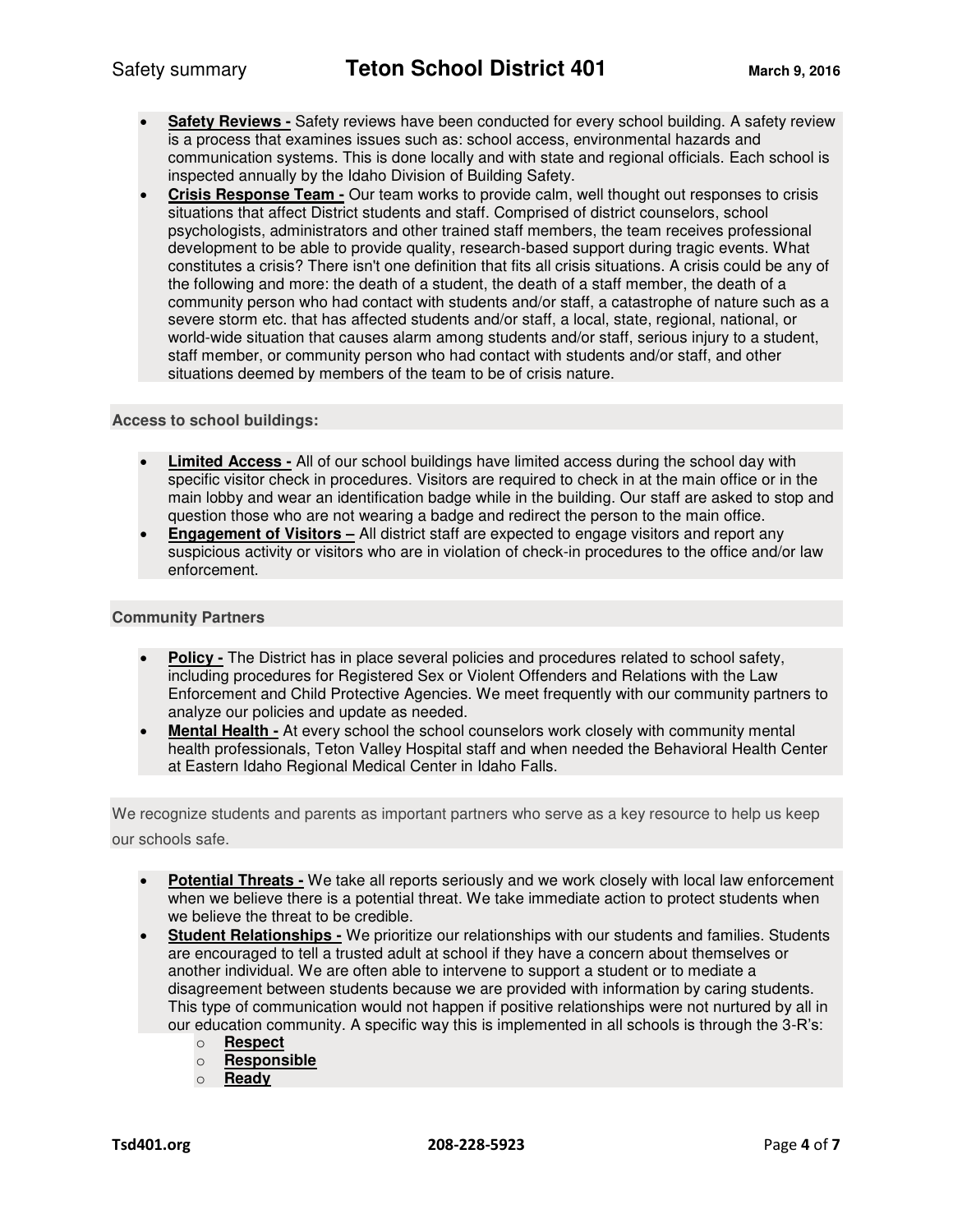- These three areas of expectations are under the State of Idaho Positive Behavior Intervention Systems (PBIS), where clear and consistent expectations are modeled by staff and addressed for students to be accountable for. Another example of the District's commitment to positive relationships is the adoption and implementation of the VOICES mentoring program at Teton High School. Additional student support and training has occurred through the SOS national peer training program, and I2I, sponsored by the Idaho Drug Free Youth Coalition. Restorative Justice Programs have also facilitated the reconciliations process for significant student incidents.
- **We Tip Program –** In the fall of 2015, we signed up to participate in the "We-Tip" program for the middle school and high school. . This program provides a completely anonymous method for students and parents to report concerns regarding school safety and potential threats of school violence. The tips are routed directly to school administration. **(wetip.com) 1-800-78-CRIME**
- **Messaging System – (txtwire.com)** we make every effort to keep parents notified when we have potential threats to school safety or if we have an actual emergency event at a school. We also rely on local media sources to help us spread the word in the event of an actual emergency. To help with the process of parent notification, we recently invested in a computer-based program, Text wire messaging service, allows us to send mass text and email messages to parents. We use Text wire to not only communicate information in the event of an emergency, but also to keep parents informed of other special school events and important information.

### **TSD401 Partners with Public Safety Agencies**

School staff work closely with the appropriate local **public safety agencies**, such as sheriff, fire, emergency medical services, and public health to effectively deal with a wide range of crises. Specifically, TSD401 partners with the Teton County Sheriff's Department, Teton County Fire & Rescue Department, Eastern Idaho District 7 Public Health Department, Emergency Services, American Red Cross, and other agencies in planning and training activities to promote emergency preparedness throughout the District and the community.

### **As a Parent, How Can You Prepare for a School Emergency?**

As a parent, there are three simple steps parents can take to prepare for a school emergency.

- Provide **accurate emergency contact information** to your child's school and notify the school immediately if it changes.
- **Subscribe to the District's Text Wire messaging service**. Text wire **(txtwire.com),** is an electronic notification service that sends e-mail and text messages to your personal or work device. Text Wire provides subscribers with up-to-date information about school closings and cancellations, early dismissals, and other unforeseen emergencies.
- Communicate with your child about **being prepared for emergencies**. This includes taking drills, such as fire and earthquake drills, seriously. It also includes reporting when unidentified visitors are on school property or reporting anything that is out of the ordinary or unusual in the school day to an adult at school.

### **Communications during a School Emergency**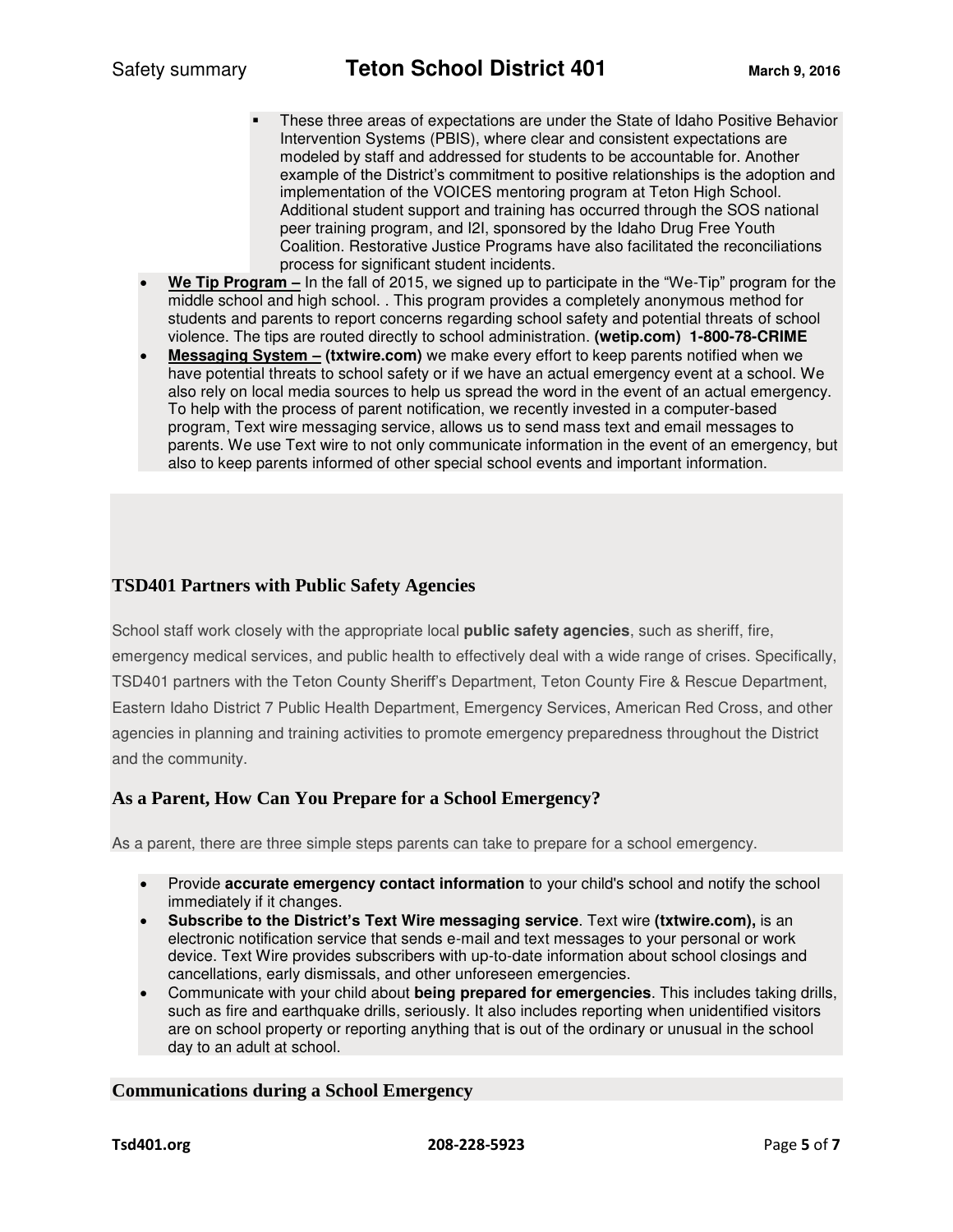During an emergency, it is critical that parents receive important information and directions from school officials before going to the school or scene of an emergency. You can be confident that accurate and timely information will be released to parents, the public, and the media during any significant emergencies. Should a significant school emergency occur, a parent can get important information and directions by doing one or all of the following:

- Tune into the local television and radio stations for news alerts (Local News 8- Idaho Falls)
- **Check** your **e-mail** or cell phone if you are subscribed to **Text Wire (text message: txtwire.com)**
- **Visit the website for Teton School District 401 homepage (tsd401.org)**
- **Check the district Facebook page (Teton School District 401)**

If the school building is evacuated or is locked down, how will I be able to locate my child?

Each school has a procedure for helping parents locate their child (children). Parents will be directed to a specific location where they will be required to show proper identification. **Remember, a student can only be released to an adult that is documented as an emergency contact**. If you are a non-custodial parent, you must be listed with your child's emergency contact information as a guardian and show proper identification.

# **Staff Training for Emergencies is Ongoing**

As a parent, you should feel confident to know that we provide **emergency and crisis management training** to school administrators and staff. Each school has key staff members with assigned roles and responsibilities to perform during an emergency. The school system's emergency response plan is modeled on the National Incident Management System (NIMS) that has been developed by the Department of Homeland Security. In addition, every school conducts emergency drills throughout the school year so that students and staff are aware of the most effective and safe emergency responses.

# **Emotional Support for Students during Times of Crisis**

It is important that our students feel safe in our schools, especially after a crisis has occurred. Should there be a need, the District provides **psychological services and support** to students and staff through the use of its Crisis Response Team, which includes community partners. The crisis response team will provide assistance to students to help them understand what has happened and to help them cope with their emotions and reactions. For more information, please see the Resource guide for parents & teachers [when talking with children about crisis & tragedy](http://www.bsd7.org/UserFiles/Servers/Server_112418/File/Bozeman%20Public%20Schools/Tips%20for%20Parents%20and%20Teachers.pdf).

### **Stranger Danger**

The district publishes Stranger Danger alerts that we receive from the Teton County Sheriff's Department. Awareness of strangers is taught at school, but should also be reinforced at home often and consistently. For additional information, please see [What to Teach Kids About Strangers](http://www.ncpc.org/topics/violent-crime-and-personal-safety/strangers).